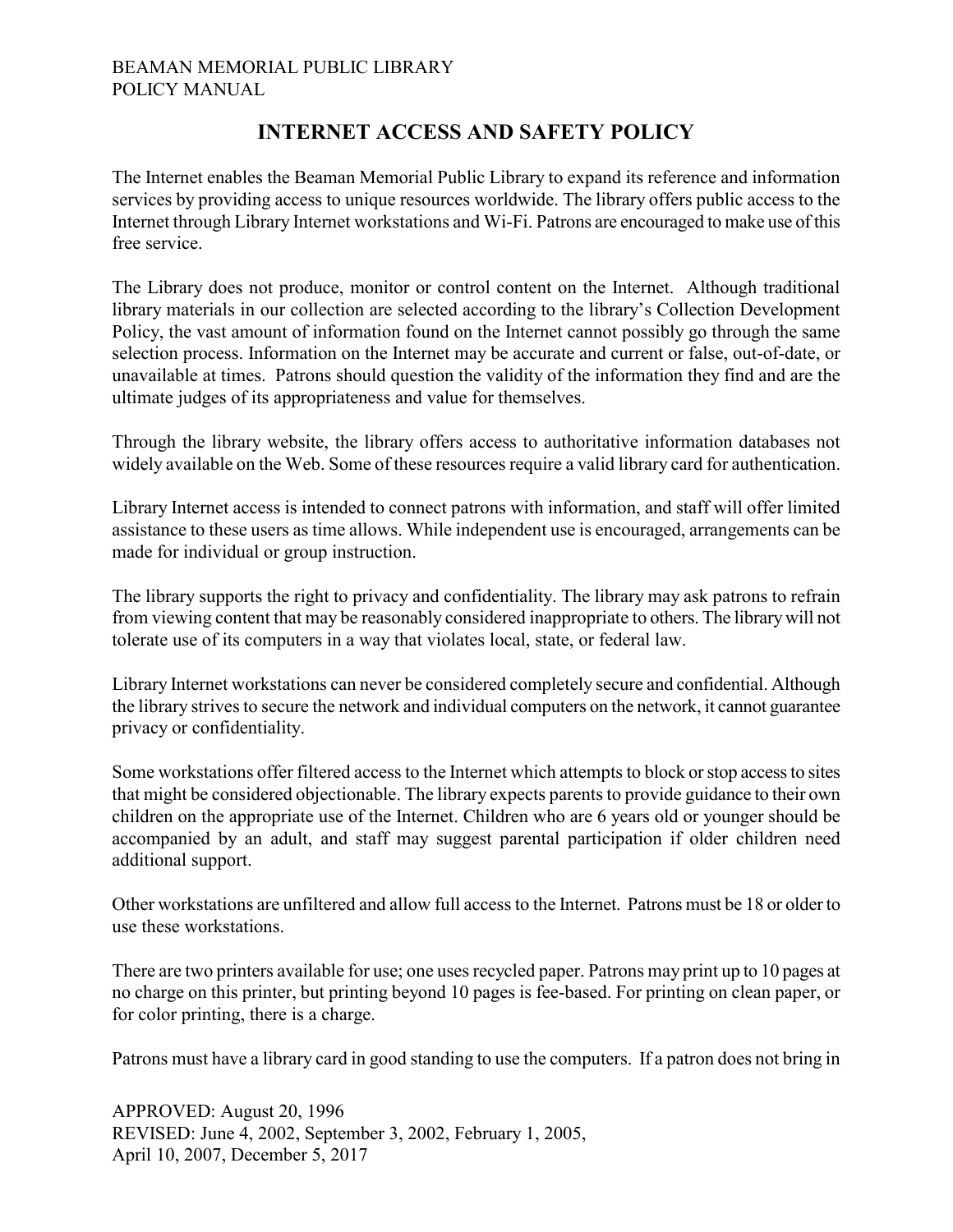## BEAMAN MEMORIAL PUBLIC LIBRARY POLICY MANUAL

their library card, a staff member can look up the patron's card information using photo ID. A guest pass may be issued in some circumstances. The computers will auto-shut down 10 minutes before closing each day.

The library offers Wi-Fi access. Using their own device, patrons may access this unsecured network without showing a library card or identification. Patrons are responsible for making sure their personal device has the correct settings and necessary hardware, and should refer to their manufacturer's documentation or support services. If a user has problems accessing the Wi-Fi, the staff will verify that the library's service is up and running.

Staff cannot assist in making changes to the user's computer. The Library is not responsible for any personal information that is compromised, or for any damage caused to user's hardware or software due to security issues or consequences caused by viruses or hacking. All wireless access users should have up-to-date virus protection on their laptop computers or wireless devices. The Library is not liable of any loss of personal items or information.

Wireless printing is not available at the Library.

Using the library's Internet workstations for illegal purposes is strictly forbidden. Misuse of the computer or Internet access will result in loss of Internet access privileges. Violations may also result in the loss of library privileges. Examples of unacceptable use include, but are not limited to, the following:

- Violation of child pornography statutes (as described in 18 U.S.C '2256.)
- Unauthorized use, disclosure, or dissemination of personal identification information regarding minors
- Display of any material from sites that may be deemed obscene and/or unlawful under federal or state statutes. (M.G.L. 27:28 et seq.)
- Harassment, libeling or slandering others
- Unauthorized use, disclosure, or dissemination of personal identification code/numbers assigned to others
- Destruction of or damage to equipment, computer settings, options, software or data
- Disruption or unauthorized monitoring of electronic communications
- Unauthorized copying of copyright-protected material
- Violation of computer system security, filtering systems, or in any way securing unauthorized access or performing unlawful activities
- Use of computer communication facilities in ways that unnecessarily impedes the activities of others
- Violation of software license agreements
- Violation of network usage policies
- Violation of another's privacy

Neither the Board of Library Trustees, the staff of the Library, nor the Town of West Boylston is

APPROVED: August 20, 1996 REVISED: June 4, 2002, September 3, 2002, February 1, 2005, April 10, 2007, December 5, 2017